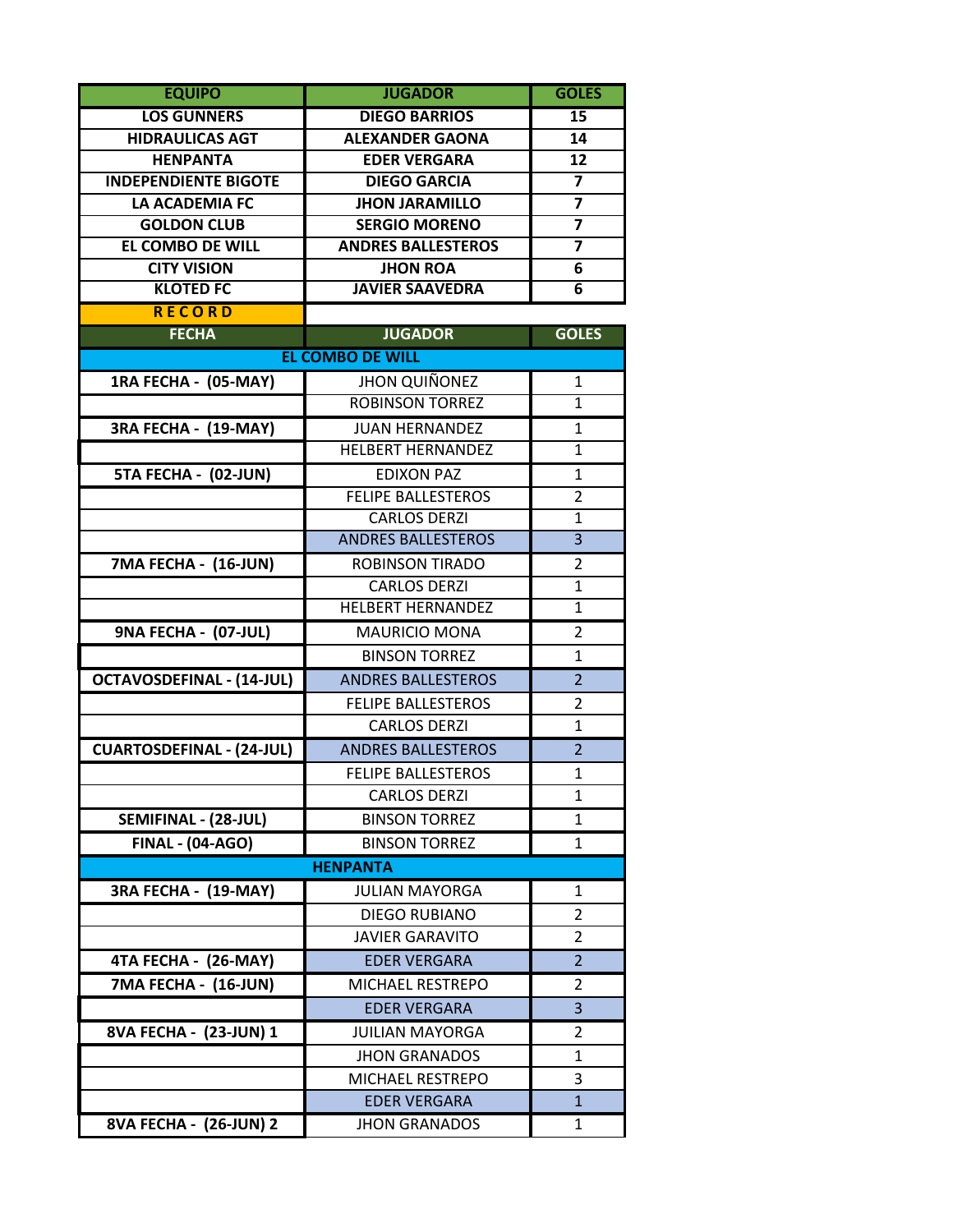|                                  | <b>CARLOS RESTREPO</b>  | 2              |
|----------------------------------|-------------------------|----------------|
| <b>OCTAVOSDEFINAL - (14-JUL)</b> | <b>JHON GRANADOS</b>    | 1              |
|                                  | <b>EDER VERGARA</b>     | 3              |
| <b>CUARTOSDEFINAL - (24-JUL)</b> | <b>MICHAEL RESTREPO</b> | 3              |
|                                  | <b>CARLOS RESTREPO</b>  | $\mathbf{1}$   |
| SEMIFINAL - (28-JUL)             | <b>JULIAN MAYORGA</b>   | 1              |
|                                  | <b>EDER VERGARA</b>     | $\overline{1}$ |
| <b>FINAL - (04-AGO)</b>          | <b>MICHAEL RESTREPO</b> | 1              |
|                                  | <b>EDER VERGARA</b>     | $\overline{2}$ |
|                                  | <b>GOLDON CLUB</b>      |                |
| 3RA FECHA - (19-MAY)             | <b>BRAYAN RIOS</b>      | $\overline{2}$ |
|                                  | <b>CAMILO ORTIZ</b>     | $\mathbf{1}$   |
| 4TA FECHA - (26-MAY)             | <b>SERGIO MORENO</b>    | $\overline{2}$ |
|                                  | <b>JAVIER QUIROGA</b>   | 1              |
|                                  | <b>CAMILO ORTIZ</b>     | $\mathbf{1}$   |
| 5TA FECHA - (05-JUN)             | <b>BRAYAN RIOS</b>      | 1              |
|                                  | <b>SERGIO MORENO</b>    | 3              |
| 7MA FECHA - (16-JUN)             | <b>BRAYAN RIOS</b>      | 2              |
|                                  | <b>WILLIAM CAMARGO</b>  | $\mathbf{1}$   |
|                                  | <b>JUAN BERDUGO</b>     | 1              |
| 8VA FECHA - (26-JUN)             | <b>SERGIO MORENO</b>    | $\mathbf{1}$   |
| <b>OCTAVOSDEFINAL - (14-JUL)</b> | <b>GUSTAVO V</b>        | $\mathbf{1}$   |
|                                  | <b>WILLIAM CAMARGO</b>  | $\mathbf{1}$   |
|                                  | <b>SERGIO MORENO</b>    | $\mathbf{1}$   |
|                                  | <b>JAVIER QUIROGA</b>   | 1              |
|                                  | <b>JUAN BERDUGO</b>     | 1              |
| <b>CUARTOSDEFINAL - (24-JUL)</b> | <b>WILLIAM CAMARGO</b>  | 1              |
|                                  | <b>JAVIER QUIROGA</b>   | 1              |
| SEMIFINAL - (28-JUL)             | <b>CAMILO ORTIZ</b>     | 3              |
| <b>FINAL - (04-AGO)</b>          | <b>ANDERSON MACAR</b>   | $\overline{2}$ |
|                                  | <b>DANIEL BAHAMON</b>   | $\mathbf{1}$   |
|                                  | <b>HIDRAULICAS AGT</b>  |                |
| 3RA FECHA - (19-MAY)             | <b>BRAYAN LOPEZ</b>     | 2              |
|                                  | <b>ALEXANDER GAONA</b>  | 3              |
|                                  | <b>HAROLD ANGULO</b>    | 1              |
| 5TA FECHA - (02-JUN)             | <b>ALEXANDER GAONA</b>  | $\overline{2}$ |
|                                  | <b>EDER BURGOS</b>      | 2              |
|                                  | <b>MAURICIO MEDINA</b>  | $\mathbf{1}$   |
|                                  | CAMILO VALLEJO          | 1              |
| 7MA FECHA - (16-JUN)             | <b>BRAYAN LOPEZ</b>     | 1              |
|                                  | <b>ALEXANDER GAONA</b>  | $\overline{2}$ |
|                                  | <b>HAROLD ANGULO</b>    | 2              |
|                                  | <b>HAROLD RAMOS</b>     | 2              |
| 8VA FECHA - (23-JUN)             | <b>ALEXANDER GAONA</b>  | $\overline{2}$ |
|                                  | ALEJANDRO OSORIO        | 1              |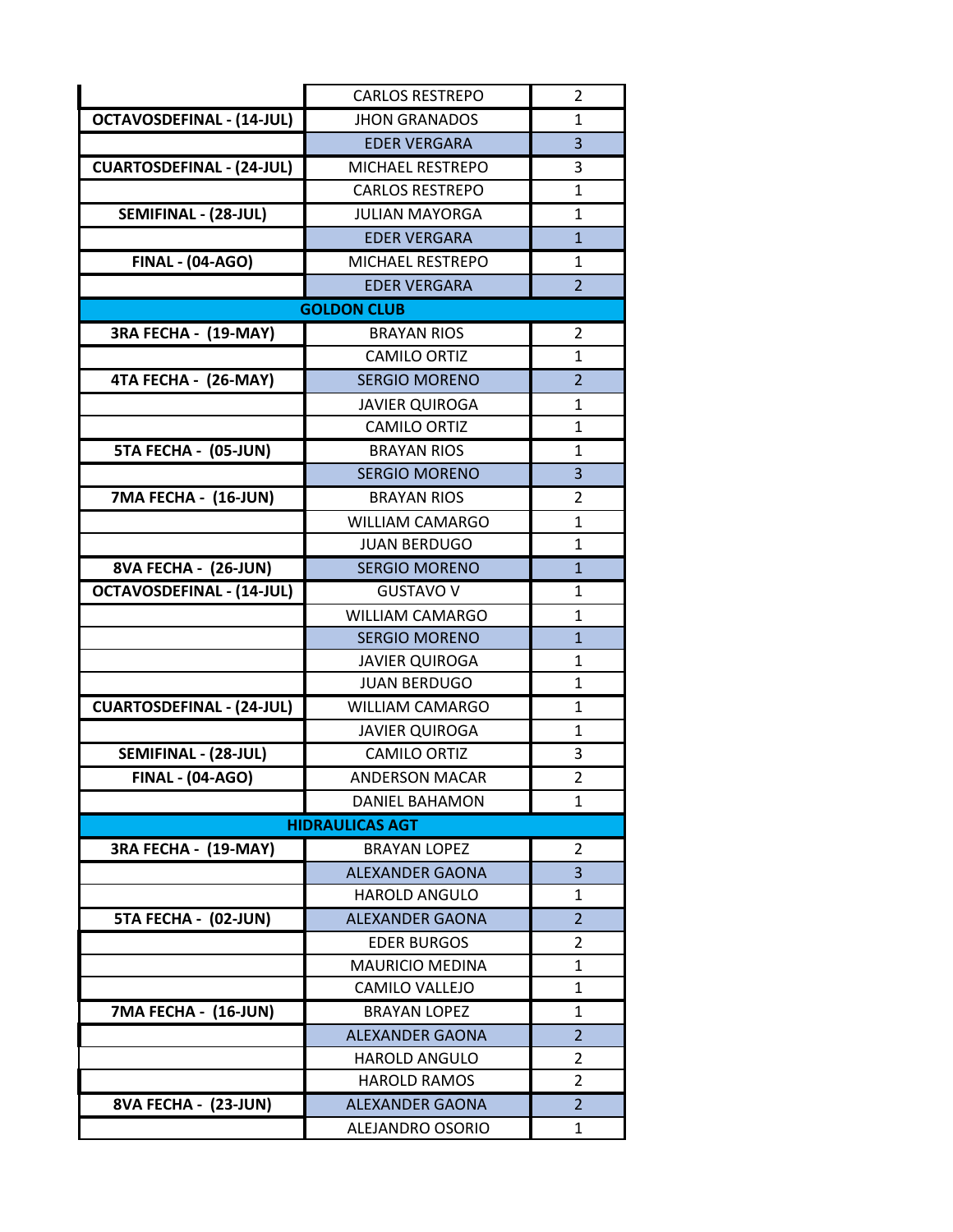|                                  | <b>BRAYAN GAITAN</b>    | $\mathbf{1}$   |
|----------------------------------|-------------------------|----------------|
|                                  | WILMER LOVEÑA           | 1              |
| <b>OCTAVOSDEFINAL - (14-JUL)</b> | <b>ALEXANDER GAONA</b>  | $\overline{2}$ |
|                                  | <b>ALEJANDRO OSORIO</b> | $\mathbf{1}$   |
|                                  | <b>CAMILO VALLEJO</b>   | $\overline{2}$ |
| <b>CUARTOSDEFINAL - (14-JUL)</b> | <b>ALEXANDER GAONA</b>  | $\overline{2}$ |
|                                  | <b>EDIXON MOTA</b>      | 1              |
|                                  | BRAYAN PEÑA             | $\overline{2}$ |
| SEMIFINAL - (28-JUL)             | ALEJANDRO OSORIO        | 1              |
|                                  | <b>HAROLD RAMOS</b>     | $\mathbf{1}$   |
|                                  | <b>BRAYAN PEÑA</b>      | 1              |
|                                  | WILMER LOVEÑA           | $\mathbf{1}$   |
| <b>FINAL - (04-AGO)</b>          | <b>ALEXANDER GAONA</b>  | $\mathbf{1}$   |
|                                  | <b>CITY VISION</b>      |                |
| 3RA FECHA - (19-MAY)             | <b>MIGUEL MATIZ</b>     | 1              |
| 4TA FECHA - (26-MAY)             | <b>MIGUEL MATIZ</b>     | 1              |
|                                  | <b>CARLOS MARTINEZ</b>  | $\overline{2}$ |
|                                  | <b>JHON ROA</b>         | $\mathbf{1}$   |
|                                  | <b>JHONY CARDENAS</b>   | $\mathbf{1}$   |
| 6TA FECHA - (09-JUN)             | <b>GUSTAVO MARTINEZ</b> | $\mathbf{1}$   |
|                                  | MIGUEL LOPEZ            | $\mathbf{1}$   |
|                                  | <b>KEVIN MEDINA</b>     | 1              |
|                                  | <b>MIGUEL MATIZ</b>     | $\overline{2}$ |
| <b>8VA FECHA - (23-JUN)</b>      | <b>GUSTAVO MARTINEZ</b> | 1              |
|                                  | <b>JHON ROA</b>         | $\mathbf{1}$   |
|                                  | <b>MIGUEL MATIZ</b>     | $\mathbf{1}$   |
| 9NA FECHA - (07-JUL)             | <b>JHON ROA</b>         | $\mathbf{1}$   |
|                                  | MIGUEL LOPEZ            | 1              |
|                                  | <b>JHONY CARDENAS</b>   | $\overline{2}$ |
| <b>OCTAVOSDEFINAL - (14-JUL)</b> | <b>JHON ROA</b>         | 3              |
|                                  | <b>LA ACADEMIA FC</b>   |                |
| 6TA FECHA - (09-JUN)             | <b>JHON JARAMILLO</b>   | $\overline{2}$ |
| 7MA FECHA - (16-JUN)             | ALEX RIAÑO              | 1              |
|                                  | MIGUEL VASQUEZ          | 1              |
|                                  | <b>MAURICIO MESA</b>    | $\mathbf{1}$   |
|                                  | <b>JHON JARAMILLO</b>   | $\mathbf{1}$   |
|                                  | ALEJANDRO RODRIGUEZ     | 1              |
| 8VA FECHA - (23-JUN)             | ALEX RIAÑO              | 1              |
|                                  | MIGUEL VASQUEZ          | $\mathbf{1}$   |
|                                  | ANGEL CASTRO            | 1              |
|                                  | <b>JHON JARAMILLO</b>   | $\overline{2}$ |
| 9NA FECHA - (07-JUL)             | MIGUEL VASQUEZ          | 1              |
|                                  | <b>JHON JARAMILLO</b>   | $\overline{2}$ |
|                                  | ALEJANDRO RODRIGUEZ     | 4              |
| <b>OCTAVOSDEFINAL - (14-JUL)</b> | ALEX RIAÑO              | $\mathbf{1}$   |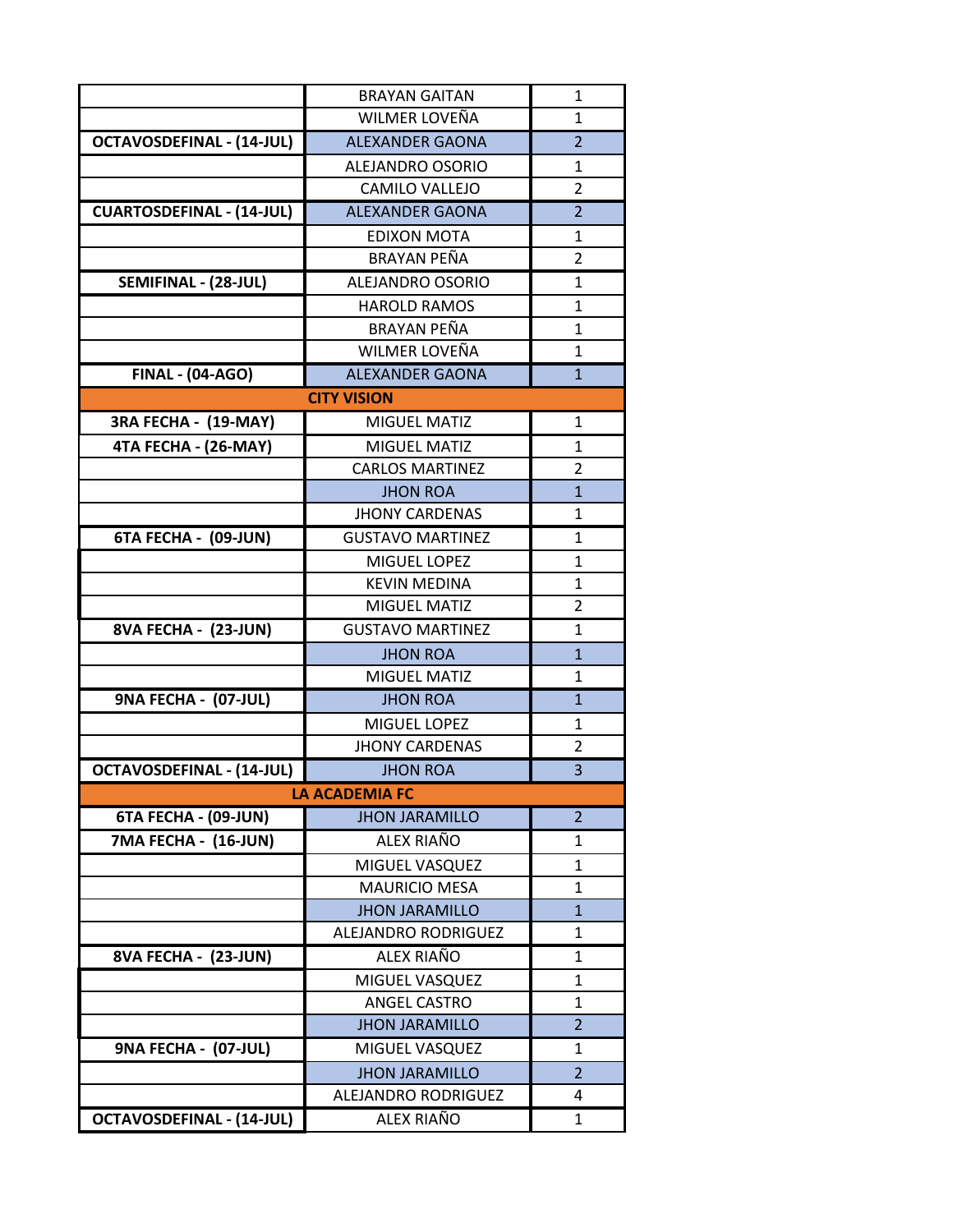|                                  | <b>ANGEL CASTRO</b>      | 2              |  |
|----------------------------------|--------------------------|----------------|--|
|                                  | WILLIAM TRIVIÑO          | $\mathbf{1}$   |  |
| <b>INDEPENDIENTE BIGOTE</b>      |                          |                |  |
| 1RA FECHA - (05-MAY)             | <b>DAVID VANEGAS</b>     | 2              |  |
| 3RA FECHA - (19-MAY)             | <b>DIEGO GARCIA</b>      | 3              |  |
| 4TA FECHA - (26-MAY)             | YEISON PINEDA            | 1              |  |
| 5TA FECHA - (05-JUN)             | <b>DAVID VANEGAS</b>     | 1              |  |
|                                  | <b>ANDRES VANEGAS</b>    | 3              |  |
| 8VA FECHA - (23-JUN)             | <b>DIEGO GARCIA</b>      | $\overline{3}$ |  |
|                                  | <b>LUIS URBANEZ</b>      | 1              |  |
|                                  | <b>HERNAN VANEGAS</b>    | 1              |  |
| 9NA FECHA - (07-JUL)             | <b>IVAN MANCIPE</b>      | $\mathbf{1}$   |  |
|                                  | YEISON PINEDA            | $\overline{2}$ |  |
| <b>OCTAVOSDEFINAL - (14-JUL)</b> | <b>JHON SANTOS</b>       | 2              |  |
|                                  | <b>DIEGO GARCIA</b>      | $\mathbf{1}$   |  |
|                                  | <b>KLOTED FC</b>         |                |  |
| 2DA FECHA - (12-MAY)             | <b>JAVIER SAAVEDRA</b>   | 3              |  |
| 3RA FECHA - (19-MAY)             | <b>JAVIER SAAVEDRA</b>   | $\mathbf{1}$   |  |
|                                  | <b>JOSE QUIROGA</b>      | $\mathbf{1}$   |  |
| 5TA FECHA - (05-JUN)             | <b>FELIPE REINOSO</b>    | 1              |  |
|                                  | <b>JONATHAN GONZALEZ</b> | $\overline{2}$ |  |
| 6TA FECHA - (09-JUN)             | <b>JAVIER SAAVEDRA</b>   | $\overline{2}$ |  |
|                                  | <b>JONATHAN GONZALEZ</b> | 1              |  |
|                                  | <b>DAVID ROJAS</b>       | 1              |  |
|                                  | DIEGO ABRIL              | 1              |  |
| 7MA FECHA - (16-JUN)             | <b>EDER RIVERA</b>       | 1              |  |
|                                  | <b>JAVIER SAAVEDRA</b>   | $\mathbf{1}$   |  |
|                                  | <b>JONATHAN GONZALEZ</b> | 1              |  |
|                                  | <b>DAVID ROJAS</b>       | $\mathbf{1}$   |  |
|                                  | MARIANO SAAVEDRA         | 1              |  |
| <b>OCTAVOSDEFINAL - (14-JUL)</b> | <b>EIDER RIVERA</b>      | 1              |  |
|                                  | <b>FELIPE REINOSO</b>    | 1              |  |
|                                  | <b>TONY VARGAS</b>       | 1              |  |
|                                  | <b>LOS GUNNERS</b>       |                |  |
| 1RA FECHA - (05-MAY)             | <b>DIEGO BARRIOS</b>     | 5              |  |
|                                  | <b>ROBINSON ORTIZ</b>    | 2              |  |
|                                  | <b>DANILO CRISTANCHO</b> | 1              |  |
| 3RA FECHA - (19-MAY)             | <b>DIEGO BARRIOS</b>     | 2              |  |
|                                  | <b>JHONATAN OSORIO</b>   | 1              |  |
| 4TA FECHA - (26-MAY)             | <b>GABRIEL RODRIGUEZ</b> | $\overline{2}$ |  |
|                                  | <b>DIEGO BARRIOS</b>     | 5              |  |
| 5TA FECHA - (02-JUN)             | <b>DIEGO BARRIOS</b>     | $\overline{2}$ |  |
| 7MA FECHA - (16-JUN)             | <b>JEISON ORTIZ</b>      | $\overline{2}$ |  |
| 8VA FECHA - (23-JUN)             | <b>JONATHAN GUERRERO</b> | 1              |  |
|                                  | <b>DIEGO BARRIOS</b>     | $\mathbf{1}$   |  |